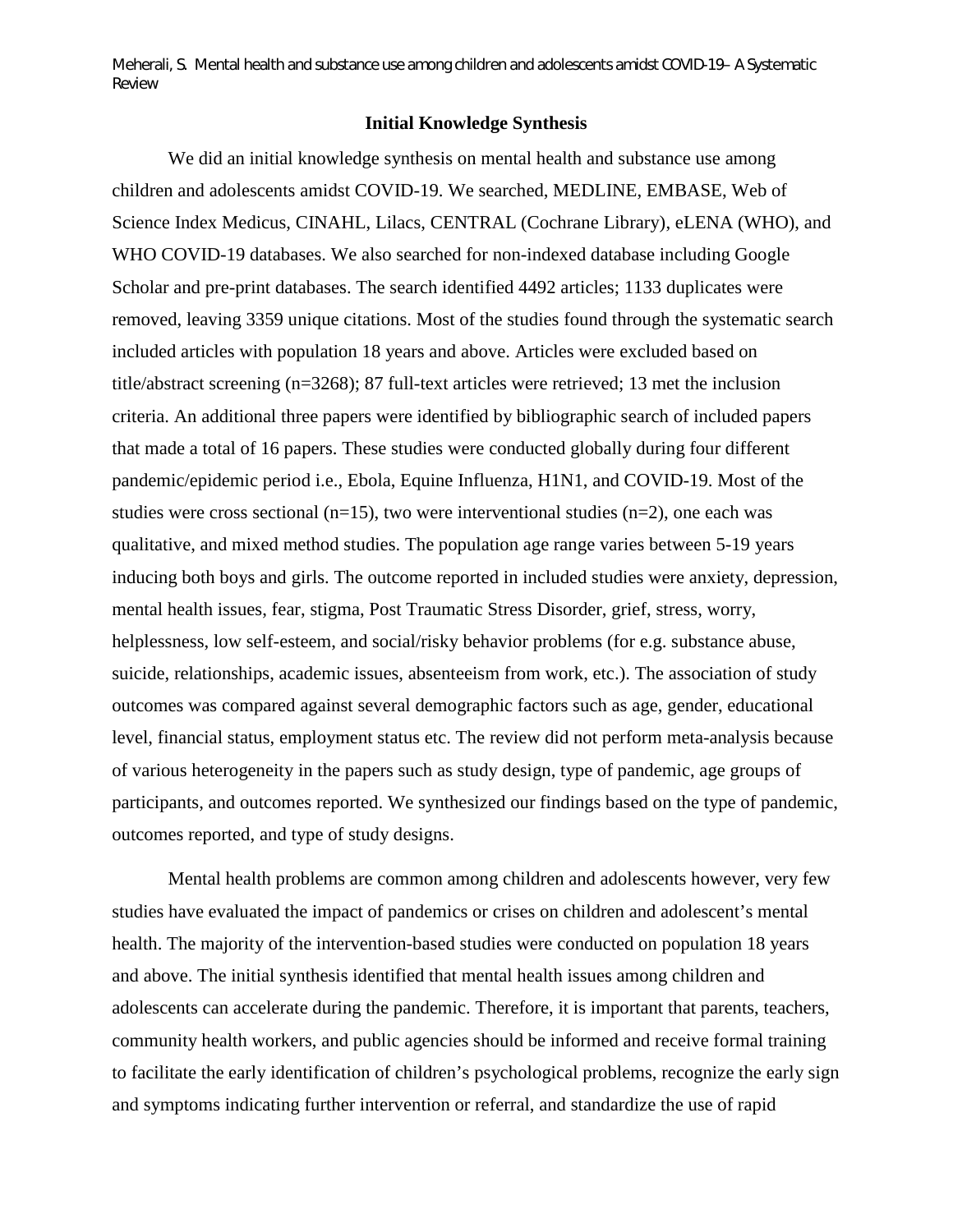Meherali, S. Mental health and substance use among children and adolescents amidst COVID-19– A Systematic Review

screening tools for mental health. Additionally, mental health professionals should use existing evidence-based guidelines and also establish easy operational strategies to cope with COVID-19 pandemic-related mental health problems in children and adolescents. We also believe that children's access to mental health services should be improved. Moreover, the post-pandemic surveillance of mental disorders and a longitudinal study among the children and adolescent population should be considered.

**Update:** During the last two months, we run a repeated search of the additional articles with the help of librarian. We screened 863 articles by title and abstracts. Full text screening of 16 more articles was done and we added 3 additional articles in the review. The 3 more studies are related to COVID 19 that included the children and adolescent's population. The outcomes observed in the studies are anxiety and depression symptoms, coping mechanism, psychological problems, PTSD, stress, loneliness, and depression. The revised Prisma diagram and systematic review table has been added as an attachment.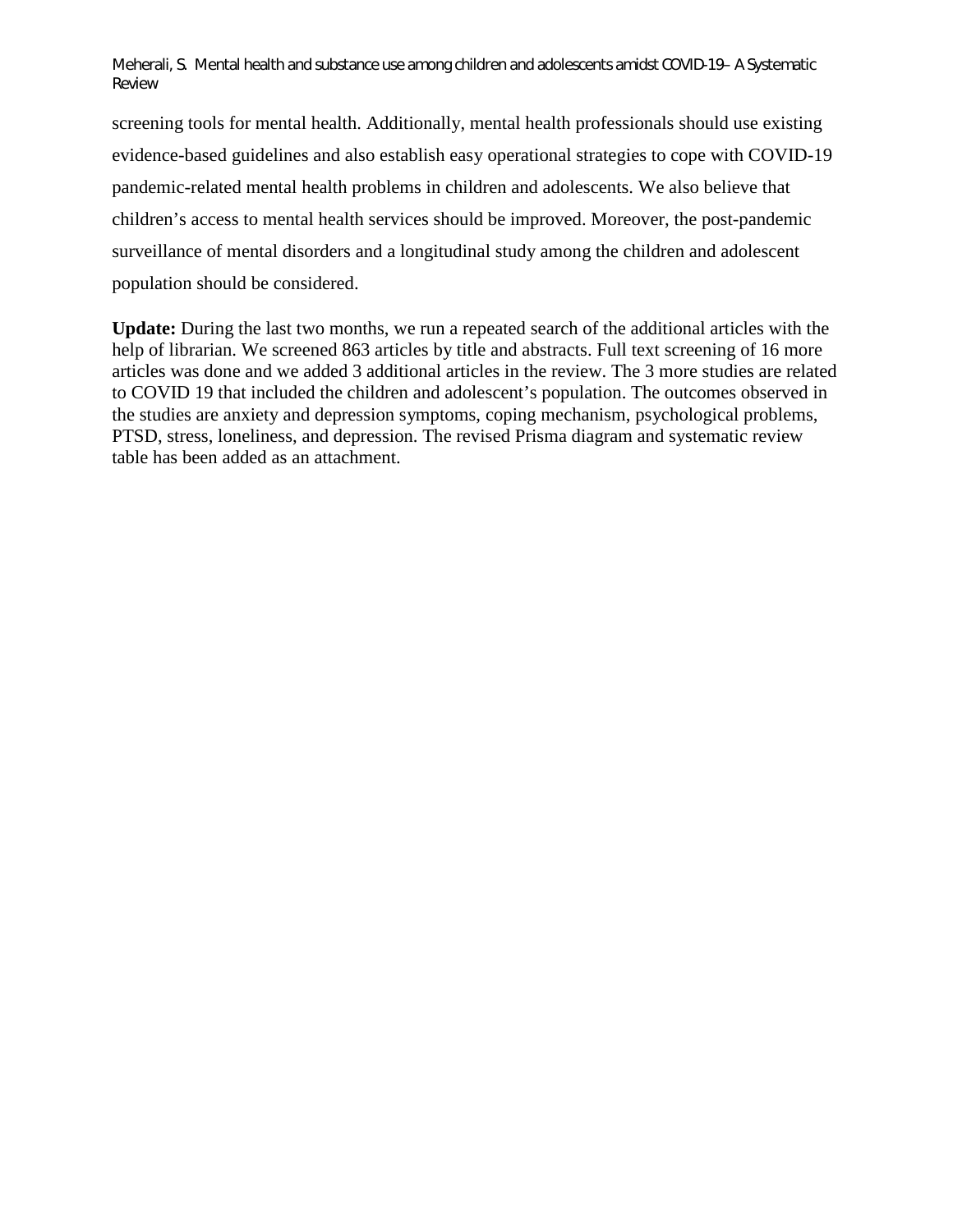Meherali, S. Mental health and substance use among children and adolescents amidst COVID-19– A Systematic Review



**Figure 1: PRISMA**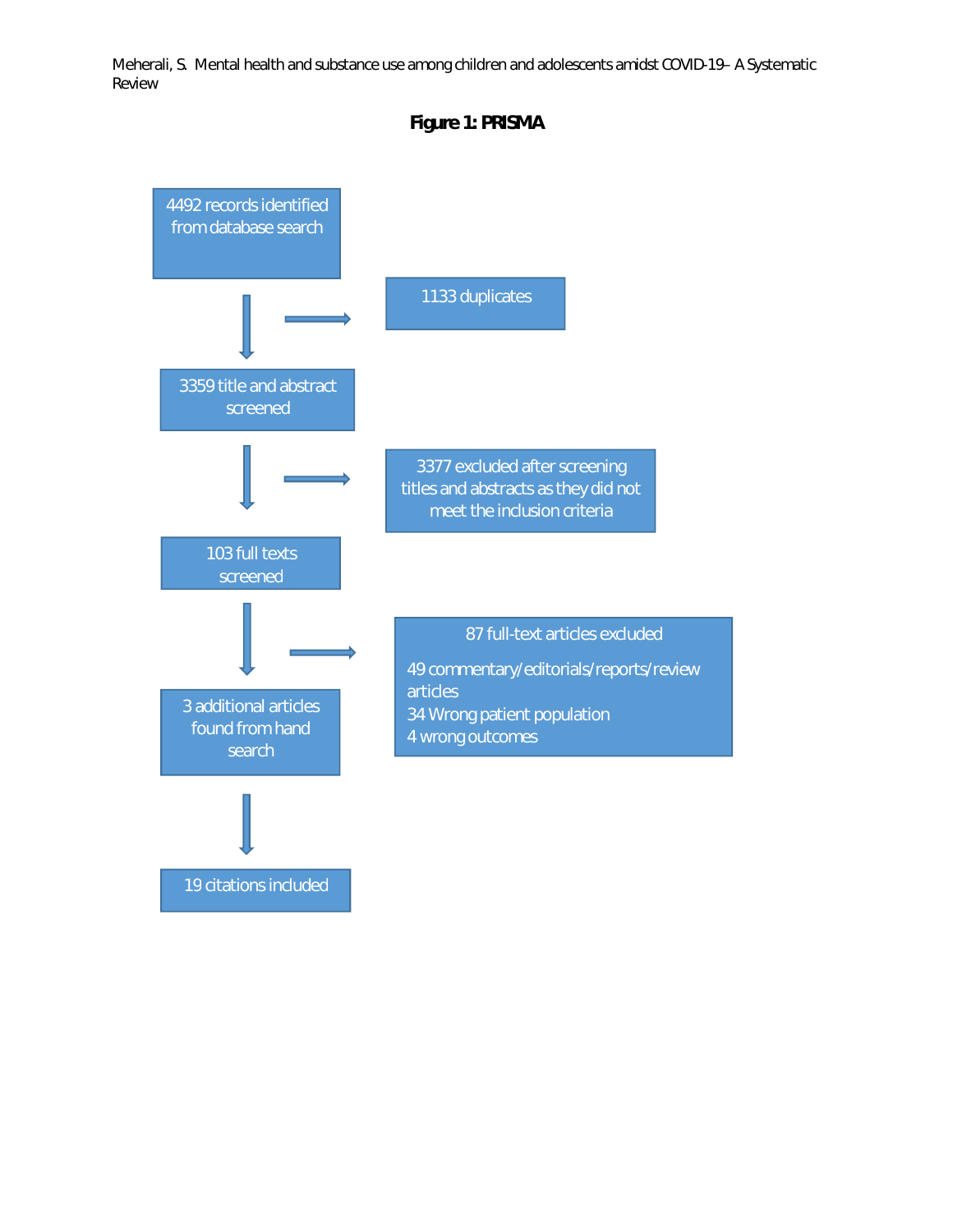| $\overline{\mathbf{S}^{\#}}$ | <b>Author and</b><br>year  | <b>Country</b>                  | <b>Study Design</b>                                 | <b>Target</b><br>Population     | <b>Total</b><br><b>Participants</b> | <b>Exposure</b> | <b>Intervention</b>                                                                                                                                                                                                                                                                                        | <b>Outcomes</b>                                                                                                                                                                                                                                                                                       |
|------------------------------|----------------------------|---------------------------------|-----------------------------------------------------|---------------------------------|-------------------------------------|-----------------|------------------------------------------------------------------------------------------------------------------------------------------------------------------------------------------------------------------------------------------------------------------------------------------------------------|-------------------------------------------------------------------------------------------------------------------------------------------------------------------------------------------------------------------------------------------------------------------------------------------------------|
| 1                            | <b>Buzzi</b> , 2020        | Italy                           | Cross<br>sectional -<br>Online survey               | $13-19$ years girls<br>and boys | 2064<br>adolescents                 | $COVID-19$      | N/A                                                                                                                                                                                                                                                                                                        | Consequences on<br>psycho-social well-<br>being                                                                                                                                                                                                                                                       |
| $\overline{2}$               | Decosimo,<br>2019          | Liberia,<br>West Africa         | Pre and Post<br>design                              | $3-18$ years                    | 870 children                        | Ebola epidemic  | PTL/RESH<br>Playing to live intervention<br>include arts program, support<br>services, trained community<br>facility, and cultural adaptation<br>and community engagement<br>program<br>Renewed energy serving<br>humanity program including<br>Art therapy, play therapy, yoga<br>therapy, and child life | <b>Traumatic stress</b><br>symptoms<br>Psychological stress<br>Risky behaviors<br>Mental health<br>Self esteem<br><b>Communication skills</b><br>Self-understanding<br>Academic progress<br>Coping skills<br>Relationship skills<br>Concept of safety<br><b>Emotional regulation</b><br>Stress relief |
| 3                            | Denis-<br>Ramirez,<br>2017 | Sierra<br>Leone, West<br>Africa | Qualitative<br>study - Draw-<br>and-write<br>method | 8-14 years                      | 24 children                         | Ebola virus     | N/A                                                                                                                                                                                                                                                                                                        | Fear<br>Stigma                                                                                                                                                                                                                                                                                        |
| 4                            | <b>Chen 2020</b>           | Guiyang,<br>China               | Cross<br>sectional -<br>Online survey               | 6-15 years                      | 1036 Children<br>Male 531           | $COVID-19$      | N/A                                                                                                                                                                                                                                                                                                        | Depression<br>Anxiety                                                                                                                                                                                                                                                                                 |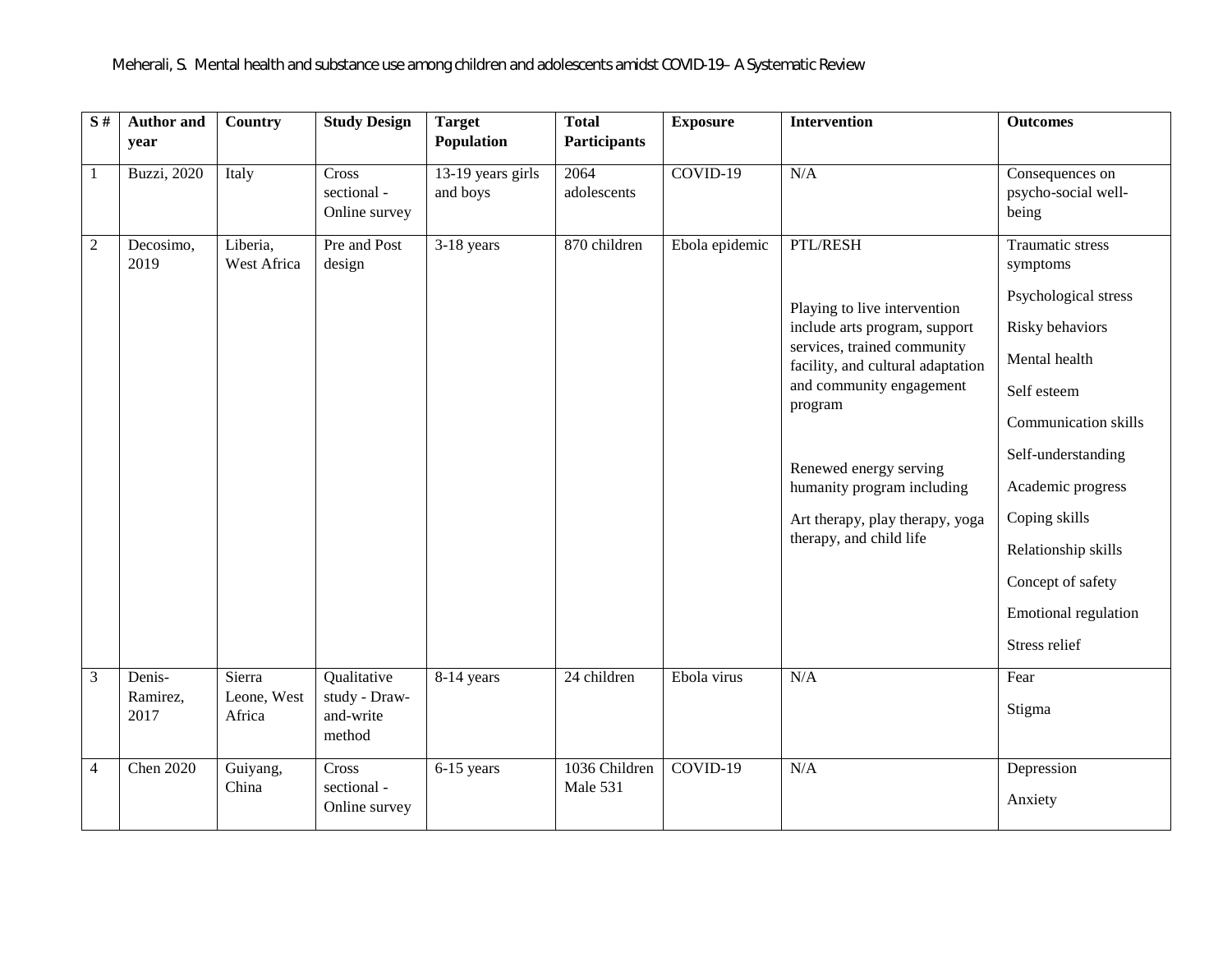|                |                     |                                 |                                                |                                | Female 505                                                         |             |                                                                                                                                                                         |                                                                            |
|----------------|---------------------|---------------------------------|------------------------------------------------|--------------------------------|--------------------------------------------------------------------|-------------|-------------------------------------------------------------------------------------------------------------------------------------------------------------------------|----------------------------------------------------------------------------|
| 5              | Kamara,<br>2017     | Sierra<br>Leone, West<br>Africa | Prospective                                    | $0-17$ years                   | 27 children                                                        | Ebola virus | A nurse-led mental health and<br>psychosocial support service<br>via provision of<br>Psychotropic medication,<br>Psychological intervention, and<br>Social intervention | Depression<br>Anxiety<br>Grief<br>Social problems                          |
| 6              | Liang, 2020         | China                           | Cross-<br>Sectional                            | $14-20$ years                  | 130 youth                                                          | $COVID-19$  | N/A                                                                                                                                                                     | <b>PTSD</b><br>Coping styles<br>Mental health                              |
| $\overline{7}$ | Liu, 2020           | Sichuan,<br>China               | Cross-<br>sectional<br>observational<br>study  | $10-12$ years<br>$5 - 6$ grade | $209$ primary<br>school<br>students<br>Girls 93<br><b>Boys 116</b> | $COVID-19$  | N/A                                                                                                                                                                     | Psychosomatic<br>symptoms<br>Psychological distress                        |
| 8              | Oosterhoff,<br>2020 | United<br><b>States</b>         | Cross<br>sectional -<br>Online survey          | 13 -18 years                   | 683<br>adolescents                                                 | COVID-19    | N/A                                                                                                                                                                     | Anxiety symptoms<br>Depressive symptoms<br>burdensomeness<br>belongingness |
| 9              | Saurabh,<br>2020    | India                           | Cross<br>sectional-<br>survey<br>questionnaire | 9-18 years                     | 252 children<br>and<br>adolescents                                 | COVID-19    | N/A                                                                                                                                                                     | Worry<br>Helplessness<br>Fear                                              |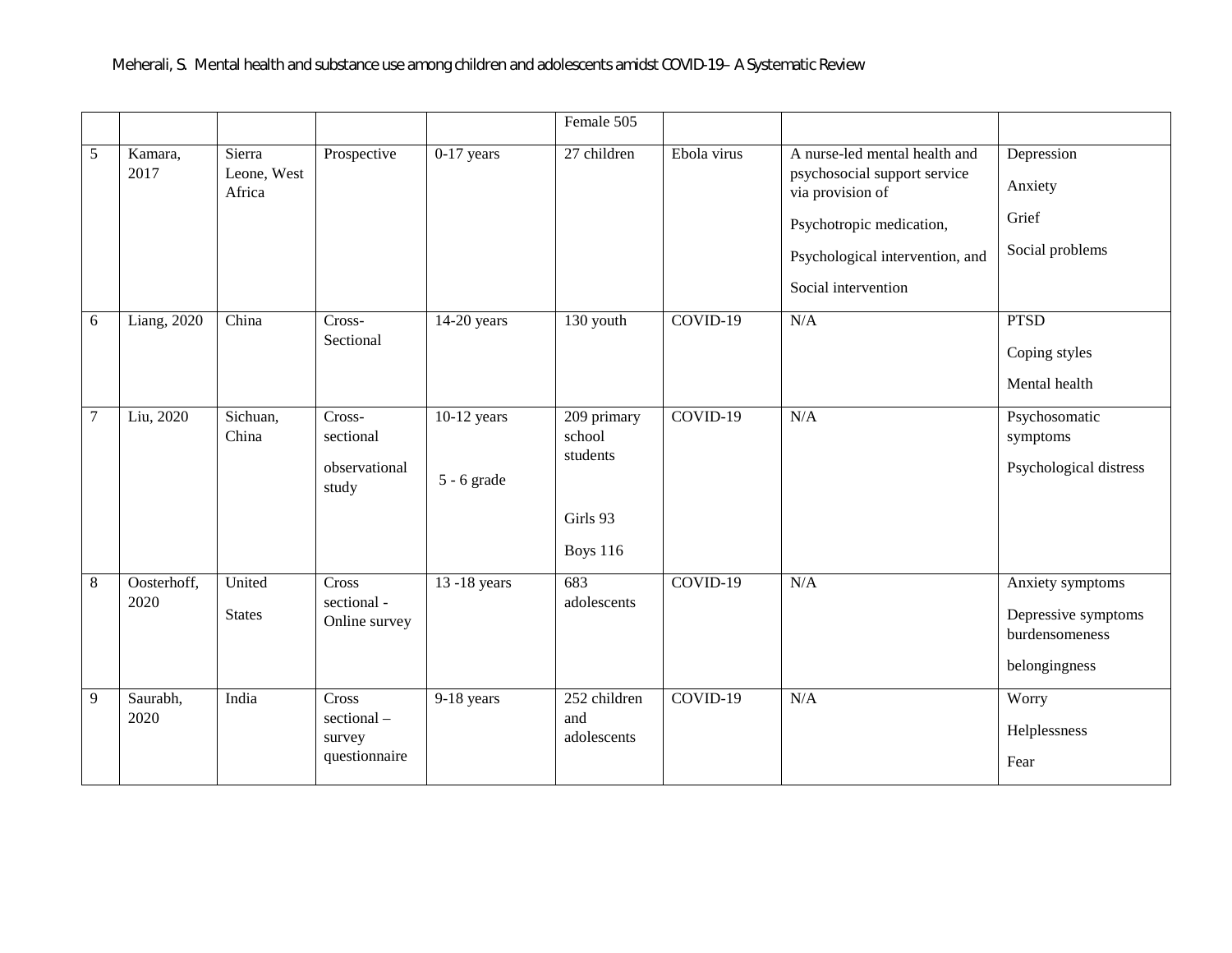| $\overline{10}$ | Taylor, 2008    | Australia                   | Cross<br>sectional-<br>online survey                                       | Under 16 years:<br>36 children<br>16-24 years: 224<br>participants | 260<br>participants             | Equine<br>influenza | N/A | Psychological distress                                  |
|-----------------|-----------------|-----------------------------|----------------------------------------------------------------------------|--------------------------------------------------------------------|---------------------------------|---------------------|-----|---------------------------------------------------------|
| 11              | Tian, 2020      | China                       | Cross-<br>sectional<br>observational<br>study                              | Children under<br>18 years                                         | $\overline{22}$<br>participants | $COVID-19$          | N/A | Psychological<br>symptoms                               |
| 12              | Zhou, 2020      | China                       | Cross-<br>sectional-<br>online survey                                      | $12-18$ years                                                      | 8079<br>participants            | $COVID-19$          | N/A | Depression<br>Anxiety                                   |
| 13              | Wang, 2020      | China                       | Cross-<br>sectional<br>survey design                                       | 12-21.4 years                                                      | 344<br>participants             | $COVID-19$          | N/A | <b>Stress</b><br>Anxiety<br>Depression                  |
| 14              | Liu, 2020       | China                       | Cross-<br>sectional<br>survey design                                       | Below 18 years                                                     | $\overline{34}$<br>participants | $COVID-19$          | N/A | Anxiety<br>Depression<br>Psychological<br>abnormalities |
| 15              | Sprang,<br>2013 | United<br>States,<br>Canada | Mixed-<br>method<br>approach<br>survey, focus<br>groups, and<br>interviews | Children                                                           | 586<br>Participants             | H1N1                | N/A | <b>PTSD</b>                                             |